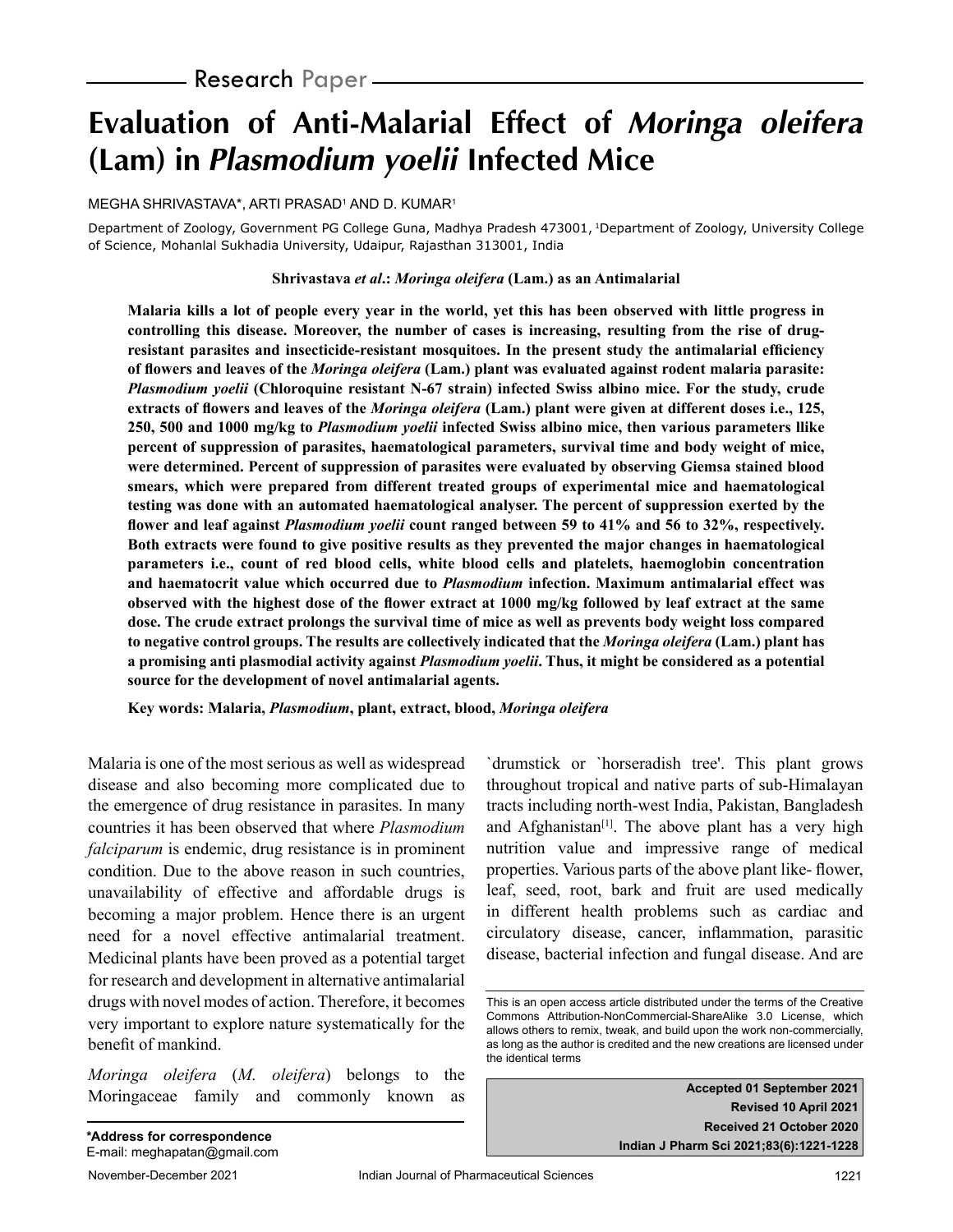also being used for the treatment of various disorders with in the indigenous system of medicine<sup>[2]</sup>. The aim of this study is to evaluate the antimalarial properties of *M. oleifera* flower and leaf extract in *Plasmodium yoelii*  (*P. yoelii*) infected mice.

## **MATERIALS AND METHODS**

#### **Plant collection and extract preparation:**

Various parts i.e., leaves and flowers of *M. oleifera*  plant were collected from Udaipur district, Rajasthan, India. Powder forms were prepared after the drying process of the plant parts at room temperature. Further, crude extracts were prepared with the help of Soxhlet apparatus in methanol solution for both flower and leaf separately. Then the evaporation process was carried out for the complete dryness of the extracts at room temperature, finally residues were obtained, weighed and stored at 4°.

#### **Experimental animals and parasite strain:**

For the experimental studies, Laboratory reared Swiss albino mice of both sex with approximate weight of 22 to 26 gm. and age of 5-7 w were used and kept in polypropylene cages in groups of 5-6 animals/cage under standard conditions of temperature 22±2° and humidity (40-60 %) in animal house and given commercially available pellet diet supplemented with soaked grains. They were exposed by the 12:12 dark-to-light cycle. The protocols of the assessment of antimalarial activity on Swiss albino mice were approved by the Institutional Animal Ethical Committee of the University (No. CS/ Res/07/759).

Chloroquine sensitive *P. yoelii* (Strain N-67) was used for antimalarial testing, which was obtained from Central Drug Research Institute (CDRI) Lucknow UP, India. These parasites were maintained in the laboratory via a serial passaging process within mice groups.

## **Toxicity assessment and dose selection:**

Before the testing of antimalarial property, toxicity assessment of *M. oleifera* flower and leaf was carried out for the evaluation of its toxic effect on the mice. Toxicity assessments of these extracts were performed in the non-infected Swiss albino mice for their sub-acute toxicity. For this, each extract was tested separately with the help of similar protocols and given orally for 4 d (d 0 to d 3) with the help of gavages $[3]$ .

The mice were randomly divided into 7 groups, having six mice (as replica) per group. The mice of Group 1

(as control group) received 0.5 ml of Distilled Water  $(dH<sub>2</sub>O)$ . Group 2, to Group 4 were received flower extract whereas Group 5 to Group 7 received leaf extract for 4 d continuously via oral method with a single dose volume (0.5ml) at the dose level of 1000, 2000 and 3000 mg/kg body weight, respectively. All the experimental animals were kept under observation for 14 d for gross changes such as weight, loss of appetite, hair erection, tremors, lacrimation, convulsions, salivation, diarrhoea, mortality and other symptoms of toxicity.

For the assessment of sub-acute toxicity, haematological parameters (i.e., Red Blood Cells (RBC), White Blood Cells (WBC) and platelet count, haemoglobin concentration and haematocrit value) were determined before (at  $d$ 0) and after (at  $d$ 4) the administration of crude extract. On the basis of sub-acute toxicity assessment, four dose levels (125 mg/kg, 250 mg/kg, 500 mg/kg, 1000 mg/kg) were decided for the assessment of anti plasmodial activity of both extracts<sup>[3]</sup>.

## **Evaluation of anti-plasmodium Activity:**

Parasite Inoculation: All experimental mice were inoculated with *P. yoelii* infected blood which was collected from previously infected mice. Blood collection was carried out in Ethylenediaminetetraacetic Acid (EDTA)-coated tubes followed by dilution with normal saline to make final suspension containing aliquot  $1 \times 10^6$  parasitized RBCs in 0.5 ml. Each mouse was injected intraperitoneally with 0.5 ml of infected blood containing approximately 1×106 parasitized RBCs.

**Grouping and dosing of mice:** After the assessment of the toxicity effect of both extracts, anti-plasmodium assessments were carried out with selected doses (125 mg/kg, 250 mg/kg, 500 mg/kg, 1000 mg/kg) against *P. yoelii* infected mice.

*P. yoelii* infected mice were divided randomly into ten groups (six mice per group). Group 3 to Group 6 were administered with *M. oliefera* flower extract at the dose level of 125, 250, 500, 1000 mg/kg body weight per day, respectively, whereas Group 7 to Group 10 were administered with *M. oliefera* leaf extract at the dose level of 125, 250, 500, 1000 mg/kg body weight per day, respectively. Group 1 and 2 were considered as control groups, where Group 1 mice were treated with Artemether (1.25 mg/kg/d) to serve as positive control and Group 2 mice were kept untreated with only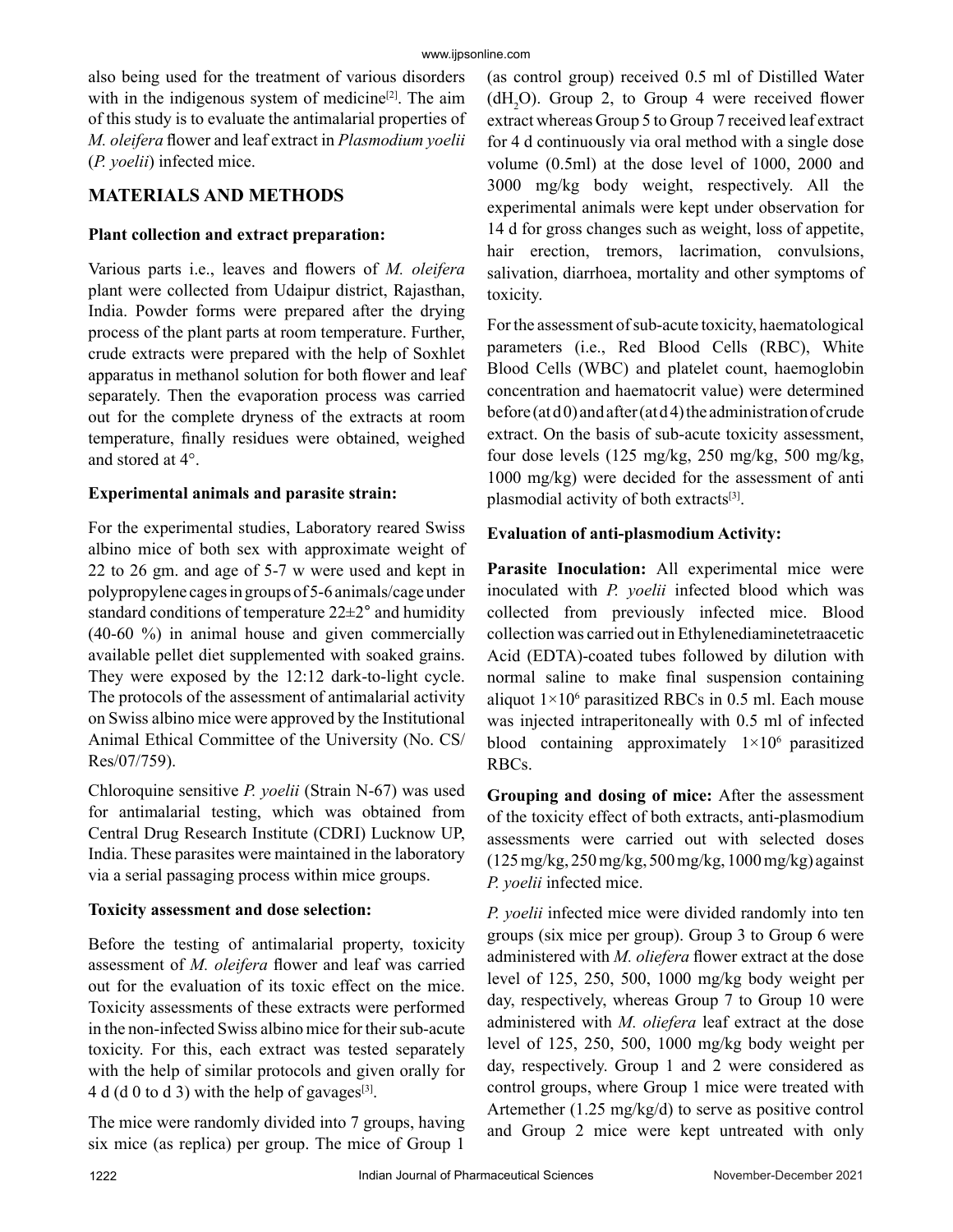distilled water as negative control. All the doses were given through oral route with gavages.

### **RESULTS AND DISCUSSION**

**4 d suppressive test:** Anti-plasmodium activity of both plant extracts were carried out by 4 d suppressive test with the standard protocols $[4,5]$ . On d 0 (i.e., the day of infection) after 3 h of infection, the above dosing protocols were followed for all groups of mice for 4 d continuously (from d 0 to d 3). On the d 4 and d 10, thin blood smears were prepared via collecting blood from the tail region of each mouse.

**Determination of parasitemia:** Blood smears which were prepared on d 4 and d 10 were examined for the determination of percent parasitemia. All blood smears were fixed in absolute methanol in the first step followed by a staining process with Giesma stain at pH 7 for 25 min. Further slides were examined microscopically with 100x magnification for the calculation of percent parasitemia by counting the number of parasites with observation of 10 to 50 fields as below.

Percent parasitemia=Number of parasitized red cells counted/Number of total red cells counted×100

Further, the percent of suppression was calculated using the flowing formula:

Percent of suppression=Parasitemia in negetive control group-Parasitemia in treated group/Parasitemia in negetive control group×100

## **Determination of haematological changes:**

During the 4 d suppressive test haematological changes were also observed. For this, blood samples of all group experimental animals were collected into EDTAcoated tubes from the tail region of mice at d 0 (before infection) and d 4 of experiment to determine percent changes in blood parameters due to *Plasmodium* infection and effect of plant extract. Haematological assessment was done by considering following blood parameters: Total count of RBC, WBC and platelets, haemoglobin concentration and haematocrit value with the help of Automatic Haematology Analyser.

## **Data analysis:**

Finally, data was analysed statistically using Graph Pad Prism software. The differences between means of measured parasitemia, haematological changes, survival time of mice and body weight changes were compared using one way Analysis of Variance (ANOVA) test and followed by Dunnett's multiple comparisons test. The p<0.05 were observed as statistically significant.

Results of sub-acute toxicity assessment indicated that both (flower and leaf) extracts were not found toxic for the experimental mice even at the highest dose level (3000 mg/kg), within the first 24 h as well as for the following 14 d of experiment. Similarly, their physical and behavioural observations also have not shown any visible signs of toxicity like: lacrimation, tremors, loss of appetite, hair erection, salivation and diarrhoea. Along with changes in above haematological parameters were also found statistically non-significant.

The value of the percent of suppression was found significant statistically  $(p<0.05)$  for each dose level of both plant extracts. The flower and leaf extracts of *M. oleifera* produced a dose dependent suppression in parasite at the different doses (125, 250, 500, 1000 mg/ kg) against *P. yoelii* (N-67 strain) infected Swiss albino mice. At the lower dose level (125 mg/kg), the values of percent of suppression were found 40.74 % and 20.36 % for flower extract whereas 31.85 % and 14.75 % for leaf extract on d 4 and d 10 of experiment, respectively but at the highest dose level (1000 mg/kg), the percent of suppression values were increased with 58.52 % and 43.75 % for flower extract and 56.30 % and 36.90 % for leaf extract. If we compare the percent of suppression with the positive control group (Group I) which was treated by the Artemether, it showed 89.63 % and 77.54 % suppression on d 4 and d 10 respectively (Table 1 and fig. 1)

Flower and leaf extracts of *M. oleifera* prevented the haematological changes in a dose dependent manner as compared to the negative control group. Haematological values on d 4 indicated that both extracts of *M. oleifera*  prevented the reduction of RBC, haemoglobin, haematocrit value and platelets significantly  $(p<0.05)$ whereas increased the number of WBC at all dose levels (125 mg, 250mg, 500 mg and 1000 mg) as compared to negative control group. Maximum protection was found with 1000 mg/kg treatment of flower extract with the percent change of RBC (-6.33 %), haemoglobin  $(-2.07 \%)$ , haematocrit value  $(-1.87 \%)$ , platelets (-14.17 %) and WBC (+9.21 %) on d 4 (Table 2 and Table 3).

The result of mean survival time of experimental mice at highest dose level (1000 mg/kg) was 15.25±0.16 d for flower and 14.36±0.23 d for leaf extract whereas in case of positive control (Artemether treated group) it was 25±1.39 d (Table 1).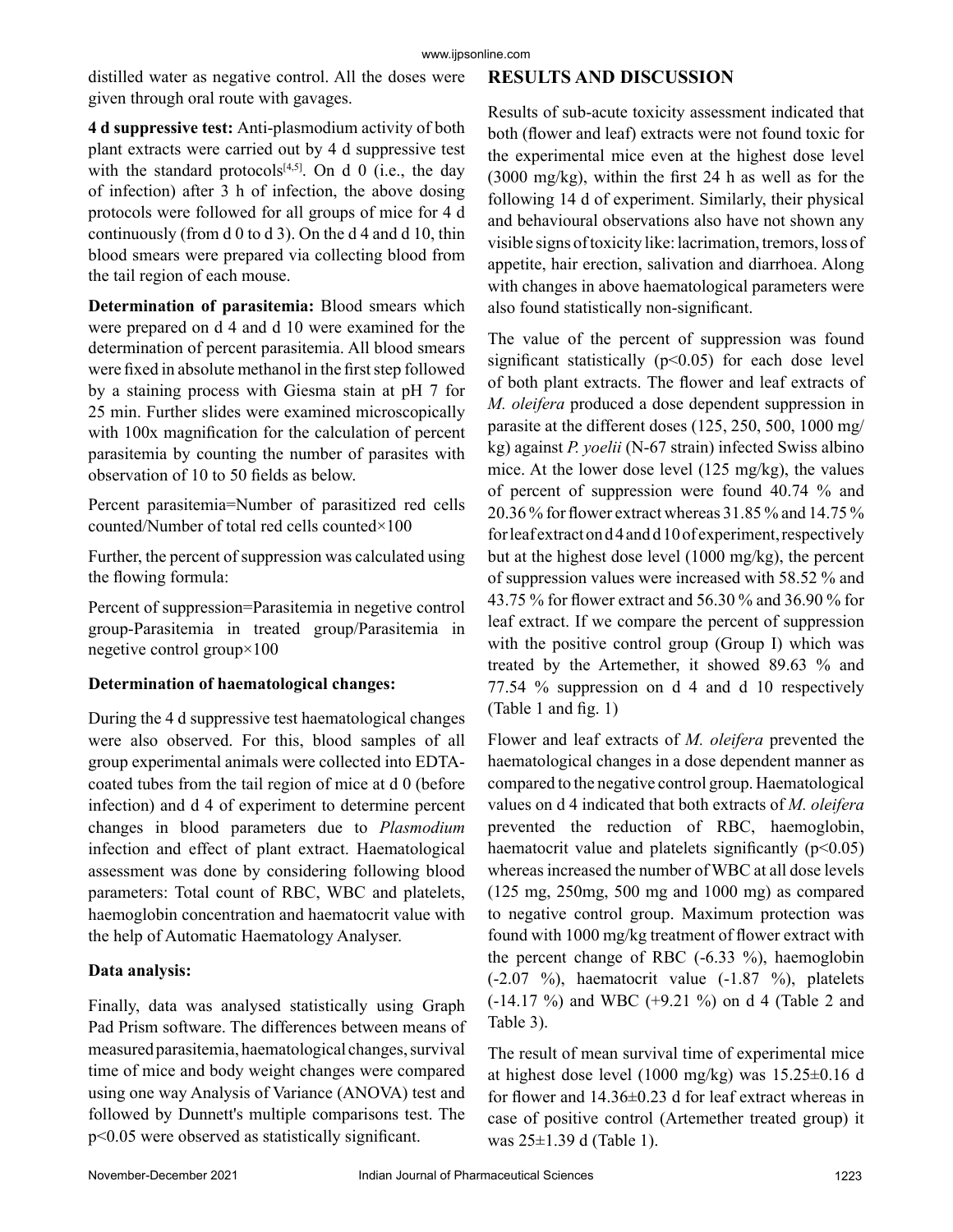www.ijpsonline.com

|  | TABLE 1: CHEMO-SUPPRESSIVE EFFECT OF <i>M. Oleifera</i> (Lam.) CRUDE EXTRACT ON PARASITAEMIA |  |  |  |  |  |
|--|----------------------------------------------------------------------------------------------|--|--|--|--|--|
|  | LEVEL OF P. yoelii INFECTED SWISS ALBINO MICE                                                |  |  |  |  |  |

| <b>Treatment</b>      | Dose<br>(mg/kg/0.5 ml of water) |                 | Percent parasitaemia<br>% (mean±SD) | Percent of<br>suppression |                 | Survival time<br>(mean±SD) Days |  |
|-----------------------|---------------------------------|-----------------|-------------------------------------|---------------------------|-----------------|---------------------------------|--|
|                       |                                 | d 4             | d <sub>10</sub>                     | d <sub>4</sub>            | d <sub>10</sub> |                                 |  |
| dH <sub>2</sub> O(NC) | --                              | $1.35 \pm 0.07$ | $35.66 \pm 1.31$                    | 0                         | 0               | $10.50 \pm 0.64$                |  |
| Artemether<br>(PC)    | 1.25                            | $0.14\pm0.01$   | $8.01 \pm 0.49$                     | 89.63                     | 77.54           | $25.00 \pm 1.39$                |  |
| MF                    | 125                             | $0.80{\pm}0.16$ | $28.4 \pm 1.88$                     | 40.74                     | 20.36           | $12.22 \pm 0.14$                |  |
|                       | 250                             | $0.69 \pm 0.14$ | $26.3 \pm 1.87$                     | 48.89                     | 26.25           | $14.60 \pm 1.90$                |  |
|                       | 500                             | $0.60+0.14$     | $23.52 \pm 1.76$                    | 55.56                     | 34.04           | 14.90±0.57                      |  |
|                       | 1000                            | $0.56 \pm 0.07$ | $20.06 \pm 1.56$                    | 58.52                     | 43.75           | $15.25 \pm 0.16$                |  |
| <b>ML</b>             | 125                             | $0.92 \pm 0.18$ | $30.40 \pm 1.67$                    | 31.85                     | 14.75           | $10.68 \pm 0.38$                |  |
|                       | 250                             | $0.74 \pm 0.13$ | 29.30±1.29                          | 45.19                     | 17.84           | $12.10 \pm 0.64$                |  |
|                       | 500                             | $0.62 \pm 0.11$ | $24.95 \pm 1.66$                    | 54.07                     | 30.03           | $13.70 \pm 1.91$                |  |
|                       | 1000                            | $0.59 \pm 0.08$ | $22.50 + 1.46$                      | 56.30                     | 36.90           | $14.36 \pm 0.23$                |  |

Note: NC-Negative control; PC-Positive control; MF-*M. oleifera* flower; ML: *M. oleifera* leaf



**Fig. 1: Chemo-suppressive effect of** *M. oleifera* **(Lam.) crude extract on suppression level of** *P. yoelii* **infected Swiss albino mice Note: PC-Positive control; MF-***M. oleifera* **flower; ML-***M. oleifera* **leaf; ( ) d 4; ( ) d 10**

Results of 4 d suppressive test also revealed that all extracts treated groups prevented loss of body weight in mice significantly ( $p<0.05$ ) as compared to negative control. At d 4 the percent change in the body weight was  $+4.06\%$  and  $+3.76\%$  for flower and leaf treatment, respectively at the highest dose level (1000 mg/kg) of both extracts whereas it was found +0.38 % and +5.66 % for negative and positive control, respectively (fig. 2).

From several years, plants have been used as a remedy for thousands of diseases throughout the world and are also the basis for many pharmaceuticals currently in use. In the studies of malaria drug discovery, main focus is given to routine screening for erythrocytic (blood) stage of parasite which is relatively inexpensive and easier to carry out as compared to pre-erythrocytic stage investigations and clinically more demanding for the malaria treatment<sup>[6]</sup>. Percent of suppression is an important measurement for the assessment of the efficacy of any given crude extract or antimalarial compound therefore a good antimalarial drug which is given in the accurate dose; leads to quick suppression of the parasite<sup>[7]</sup>. The 4 d suppressive test is one of the key method for the assessment of antimalarial activities in the rodent model<sup>[8,9]</sup>.

When different formulated doses (125, 250, 500, 1000 mg/kg) of both extracts (flower and leaf) were administered to *P. yoelii* infected Swiss albino mice for the assessment of antimalarial properties, it revealed that the antimalarial effect is dose dependent. The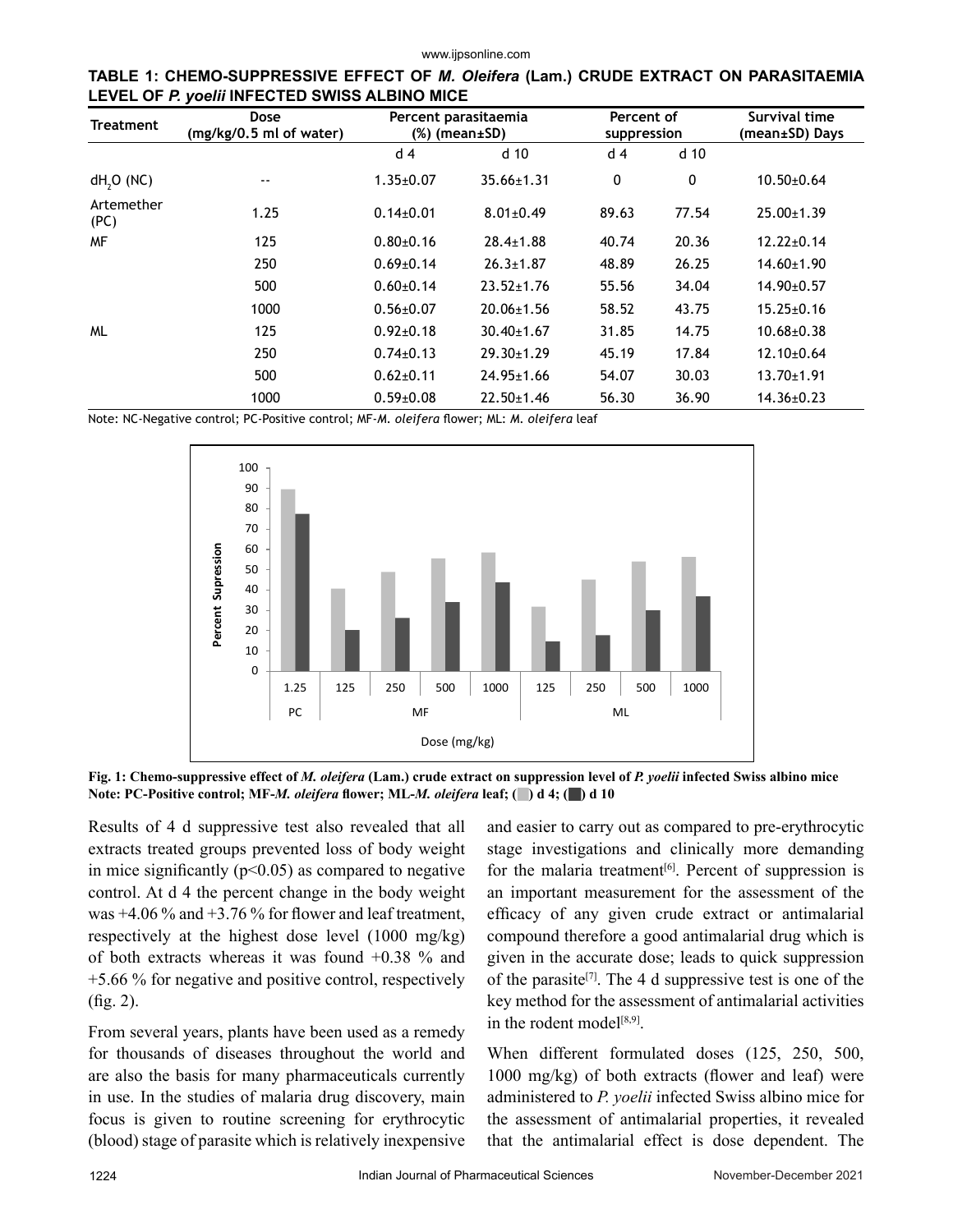#### **TABLE 2: EFFECT OF** *M. oleifera* **(Lam.) CRUDE EXTRACT ON WBC, RBC AND HAEMOGLOBIN PARAMETERS OF** *P. yoelii* **INFECTED SWISS ALBINO MICE**

| Treatment                 | Dose<br>(mg/<br>kg/0.5<br>ml of<br>water) | <b>WBC</b><br>$103/\mu l$<br>(mean±SD) |                  | %<br>change | <b>RBC</b><br>$106/\mu l$<br>(mean±SD) |                                   | % change |                  | <b>HGB</b><br>g/dl<br>(mean±SD) | %<br>change |  |
|---------------------------|-------------------------------------------|----------------------------------------|------------------|-------------|----------------------------------------|-----------------------------------|----------|------------------|---------------------------------|-------------|--|
|                           |                                           | d <sub>0</sub>                         | d <sub>4</sub>   | ---         | d <sub>0</sub>                         | d <sub>4</sub>                    | ---      | d <sub>0</sub>   | d <sub>4</sub>                  | $---$       |  |
| dH <sub>2</sub> O<br>(NC) | $\sim$ $\sim$                             | $19.10+0.02$                           | $24.92 \pm 0.61$ | 30.47       | $10.7 \pm 0.03$                        | $8.12 \pm 0.20$                   | $-24.11$ | $14.52 \pm 0.04$ | $11.86 \pm 0.29$                | $-18.32$    |  |
| Artemether<br>(PC)        | 1.25                                      | $18.38 \pm 0.09$                       | $19.16 \pm 0.54$ | 4.26        |                                        | $10.60 \pm 0.01$ $10.01 \pm 0.28$ | $-1.42$  | $14.72 \pm 0.14$ | $14.70 \pm 0.71$                | $-0.14$     |  |
|                           | 125                                       | $15.5 \pm 0.12$                        | $19.05 \pm 0.93$ | 22.9        | $10.01 \pm 0.15$ 8.46 $\pm$ 0.41       |                                   | $-15.48$ | $13.10 \pm 0.22$ | $11.90 \pm 0.58$                | $-9.16$     |  |
| <b>MF</b>                 | 250                                       | $19.65 \pm 0.11$                       | $22.43 \pm 1.24$ | 14.15       | $10.80\pm0.19$ 9.70 $\pm0.53$          |                                   | $-12.5$  | $14.20 \pm 0.15$ | $13.22 \pm 0.73$                | $-6.9$      |  |
|                           | 500                                       | $14.22 + 0.22$                         | $15.80{\pm}0.40$ | 11.11       | $10.43+0.21$ 9.77+0.25                 |                                   | $-10.19$ | $14.10+0.11$     | $13.40 \pm 0.34$                | $-4.96$     |  |
|                           | 1000                                      | $16.40 \pm 0.28$                       | $17.91 \pm 0.45$ | 9.21        | $10.40 \pm 0.22$                       | $9.10+0.23$                       | $-6.33$  | $14.50+0.22$     | $14.20 \pm 0.36$                | $-2.07$     |  |
|                           | 125                                       | $15.29 \pm 0.26$                       | $18.88 \pm 0.45$ | 23.48       |                                        | $10.05 \pm 0.16$ 8.35 $\pm$ 0.20  | $-16.92$ | $13.30+0.16$     | $11.90 \pm 0.28$                | $-10.53$    |  |
| <b>ML</b>                 | 250                                       | $17.02 \pm 0.16$                       | $20.70+0.51$     | 21.62       | $10.40+0.14$ $8.93+0.22$               |                                   | $-14.13$ | $13.80+0.17$     | $12.70+0.31$                    | $-7.97$     |  |
|                           | 500                                       | $14.22 \pm 0.24$                       | $15.80+0.45$     | 11.39       | $10.70 \pm 0.17$                       | $9.46 \pm 0.27$                   | $-11.59$ | $14.60 \pm 0.07$ | $13.70+0.39$                    | $-6.16$     |  |
|                           | 1000                                      | 14.58±0.13                             | $16.10{\pm}0.44$ | 10.43       | $9.86 \pm 0.09$                        | $9.13 \pm 0.25$                   | $-7.43$  | $14.10 \pm 0.20$ | $13.70+0.38$                    | $-2.84$     |  |

Note: NC-Negative control; PC-Positive control; MF-*M. oleifera* flower; ML-*M. oleifera* leaf; WBC-White blood Cell; RBC-Red blood cells; HGB-Haemoglobin

| TABLE 3: EFFECT OF <i>M. oleifera</i> (Lam.) CRUDE EXTRACT IN HAEMATOCRIT AND PLATELET AMOUNT OF |  |
|--------------------------------------------------------------------------------------------------|--|
| P. yoelii INFECTED SWISS ALBINO MICE                                                             |  |

|                       | <b>Dose</b>    |                  | <b>HCT</b>       |          | <b>PTL</b>        | % change          |          |
|-----------------------|----------------|------------------|------------------|----------|-------------------|-------------------|----------|
| <b>Treatment</b>      | (mg/kg/0.5 ml) |                  | %                | % change | $103/\mu l$       |                   |          |
|                       | of water)      |                  | (mean±SD)        |          | (mean±SD)         |                   |          |
|                       |                | d 0              | d <sub>4</sub>   | ---      | d 0               | d 4               | ---      |
| dH <sub>2</sub> O(NC) | ---            | $47.56 \pm 0.28$ | 42.84±1.05       | $-9.92$  | $805+0.06$        | $505.8 \pm 12.39$ | $-37.17$ |
| Artemether<br>(PC)    | 1.25           | $47.40\pm0.13$   | $46.35 \pm 1.28$ | $-0.11$  | $826.6 \pm 0.18$  | $777.8 \pm 51.83$ | $-5.9$   |
|                       | 125            | $46.50\pm0.09$   | $43.80 \pm 2.13$ | $-5.81$  | $725 \pm 0.23$    | $480+32.56$       | $-33.79$ |
| <b>MF</b>             | 250            | $46.70 \pm 0.15$ | $44.39 \pm 2.45$ | $-4.95$  | $621.66 \pm 0.16$ | $442.4 \pm 27.7$  | $-28.84$ |
|                       | 500            | $45.60+0.30$     | $43.85 \pm 1.11$ | $-3.84$  | 735.8±0.24        | $620.8 + 33.92$   | $-15.63$ |
|                       | 1000           | $46.50 \pm 0.18$ | $45.63 \pm 1.15$ | $-1.87$  | $769+0.1$         | $660+16.7$        | $-14.17$ |
|                       | 125            | $46.90 \pm 0.06$ | $43.59 \pm 1.03$ | $-7.06$  | $728+0.13$        | $442+10.46$       | $-39.29$ |
|                       | 250            | $45.20 \pm 0.04$ | $42.58 \pm 1.04$ | $-5.8$   | 795±0.17          | $570.2 \pm 13.97$ | $-28.28$ |
| <b>ML</b>             | 500            | $47.02 \pm 0.08$ | $44.65 \pm 1.26$ | $-5.04$  | $829.2 \pm 0.05$  | $628.4 \pm 17.77$ | $-24.22$ |
|                       | 1000           | $46.50 \pm 0.14$ | $45.44 \pm 1.25$ | $-2.28$  | 784±0.07          | $613 \pm 16.90$   | $-21.81$ |

Note: NC-Negative control; PC-Positive control; MF-*M. oleifera* flower; ML-*M. oleifera* leaf; HCT-Haematocrit; PTL-Platelet

treated groups showed their effectiveness significantly  $(p<0.05)$  against malaria parasite in the form of percent of suppression. Highest efficacy of effectiveness were shown by extract of *M. oleifera* flower with 58.52 % followed by *M. oleifera* leave**s** with 56.30 % at the highest dose level (1000 mg/kg) on d 4.

According to Deharo *et al*. and Munoz *et al*. the antiplasmodial efficacy of a plant extract can be classified into three groups-moderate, good and very good. If any extract shows percentage parasitemia suppression equal to or greater than 50 % at the dose level of 500 mg/kg body weight, it is considered as moderate, 250 mg/kg body weight it's considered as good and at 100 mg/kg body weight it's considered as very good $[10,11]$ . Hence, according to current research, *M. oleifera* flower and *M. oleifera* leaves have moderate anti-plasmodium activity; as they showed 55.56 and 54.07 % parasitemia suppression, respectively at 500 mg/kg of body weight on d 4. A compound is considered as active when percent parasitemia suppression is found equal to 30 % or more[12,13], that also supports the outcome of the current research.

If we compare the percent of suppression of parasites of both flower and leaf extracts with standard drug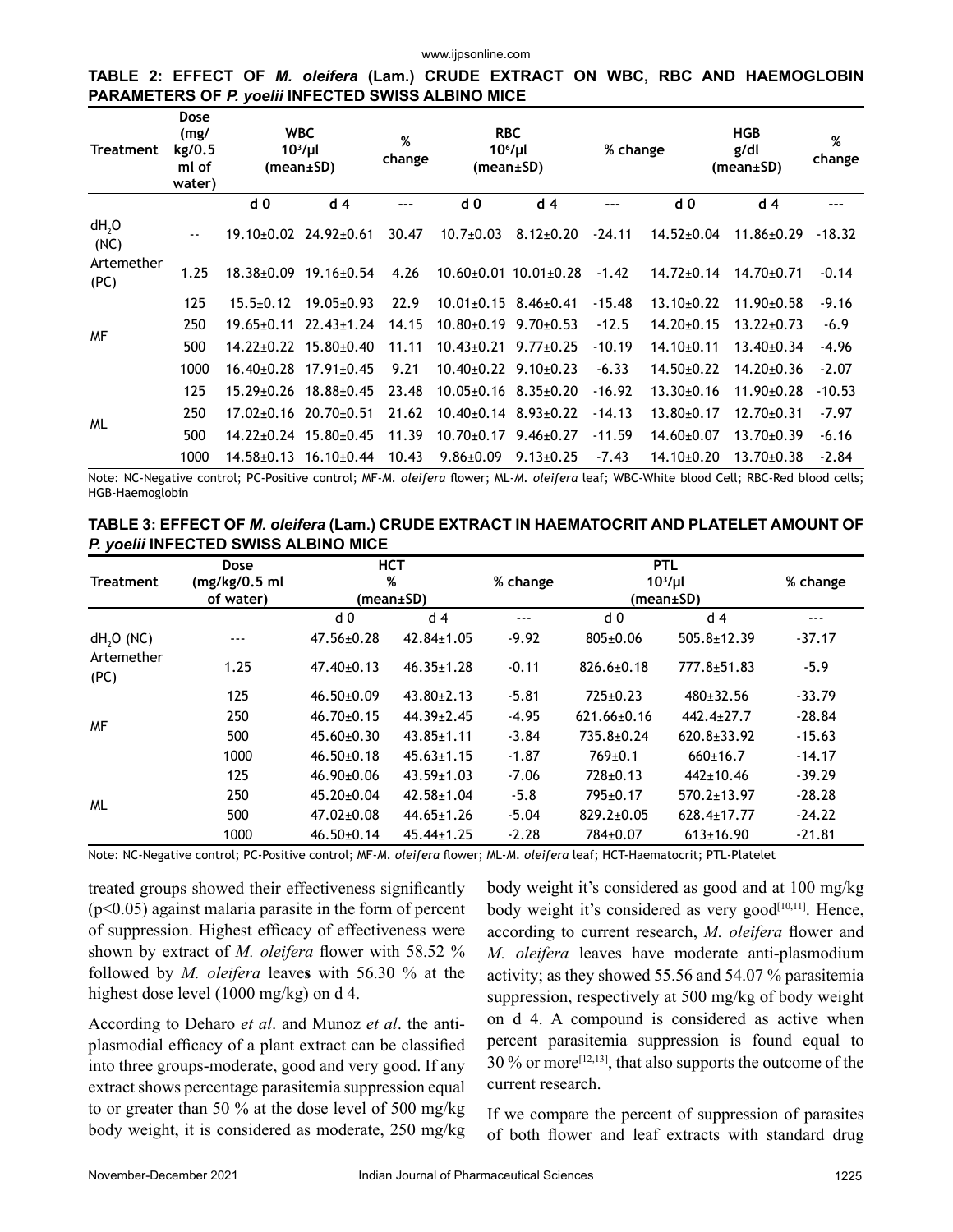www.ijpsonline.com



**Fig. 2: Chemo-suppressive effect of** *M. oleifera* **(Lam.) crude extract on body weight of** *P. yoelii* **infected Swiss albino mice Note: NC-Negative control; PC-Positive control; MF-***M. oleifera* **flower; ML-***M. oleifera* **leaf; ( ) d 4; ( ) d 10**

Artimether, it has been observed that both extracts are not as effective as standard drugs are, along with it has been also noticed that the chemo-suppressive efficacy of all plant extracts decrease, as the day progressed (Table 1).

Day to day observation during the post treatment period indicated the signs of the malaria infection which were seen in the all experimental mice because of regular rising of the parasitaemia. Succeeding growth of the parasitaemia in both extracts treated mice might indicate the effectiveness of the extracts remains for a short time due to their speedy breakdown or elimination by metabolism process<sup>[14]</sup>.

*M. oleifera* plants have also been proved as powerful agents against different organisms like protozoa, bacteria and virus. Some previous studies indicated the medicinal efficacy of its different parts like leaf, stem, root, pods and seeds. A study was carried out to evaluate the antiprotozoal activity of *M. oliefera* against *Leishmania donovani* and revealed the parasite reduction significantly by using ethyl acetate fraction of *M. oliefera* flower by both assessment methods (i.e., *in vivo* and *in vitro*) [15]. Similarly, in another study flower extract of the above plant showed activity against *Trypanosoma cruzi* by lysis of protozoan cell<sup>[16]</sup>.

Acetone extract of *M. oliefera* leaves was tested against different bacteria i.e., *Staphylococcus aureus, Enterobacter cloace, Proteus vulgaris, Escherichia coli* and *Micrococcus kristinae* and exhibited the inhibition in colonies of above bacteria at 5 mg/ml concentration[17]. *M. oliefera* also showed the inhibition activity on the replication of virus in the host cell, for this, alcoholic extract of leaves and stem bark were tested against equine herpes virus-1 and proved as effective<sup>[18]</sup>. Similarly above plant has been also proven as potent inhibitor for the treatment of Human Immunodeficiency Virus (HIV) early infection<sup>[19]</sup>.

Some studies revealed that malaria parasites directly affect the blood parameters leading to haematological variations especially in the blood cells like RBCs, leukocytes and thrombocytes that are responsible for malaria pathogenesis[20-23]. Normally, *Plasmodium* infected persons are found to have lower concentration of haemoglobin and low count of platelets and RBCs significantly unlike to high count of neutrophil and monocytes as compared to non-infected persons<sup>[20,22-26]</sup>.

*M. oleifera* plant shows high efficacy to prevent the loss of RBC, haemoglobin and haematocrit value as compared to negative control. These results also indicated that the extract has the efficacy to stimulate erythropoietin hormone, released from the kidney, regulating the RBC production<sup>[27]</sup>. It was observed that the count of WBC decreases in the extract treated mice, indicating the reduction of parasites. On the d 4, the best results were shown by flower extract of *M. oleifera* followed by leaf extract for all haematological parameters. The minute increase in haematological values in treated mice, indicated the prevention from disease development<sup>[28-30]</sup>.

The findings of this study showed that *M. oleifera*  flower and leaf has an antimalarial activity. Our study clearly demonstrated that the flowers are more active as compared to leaf. Flower extract has given significant results for all considered parameters such as percent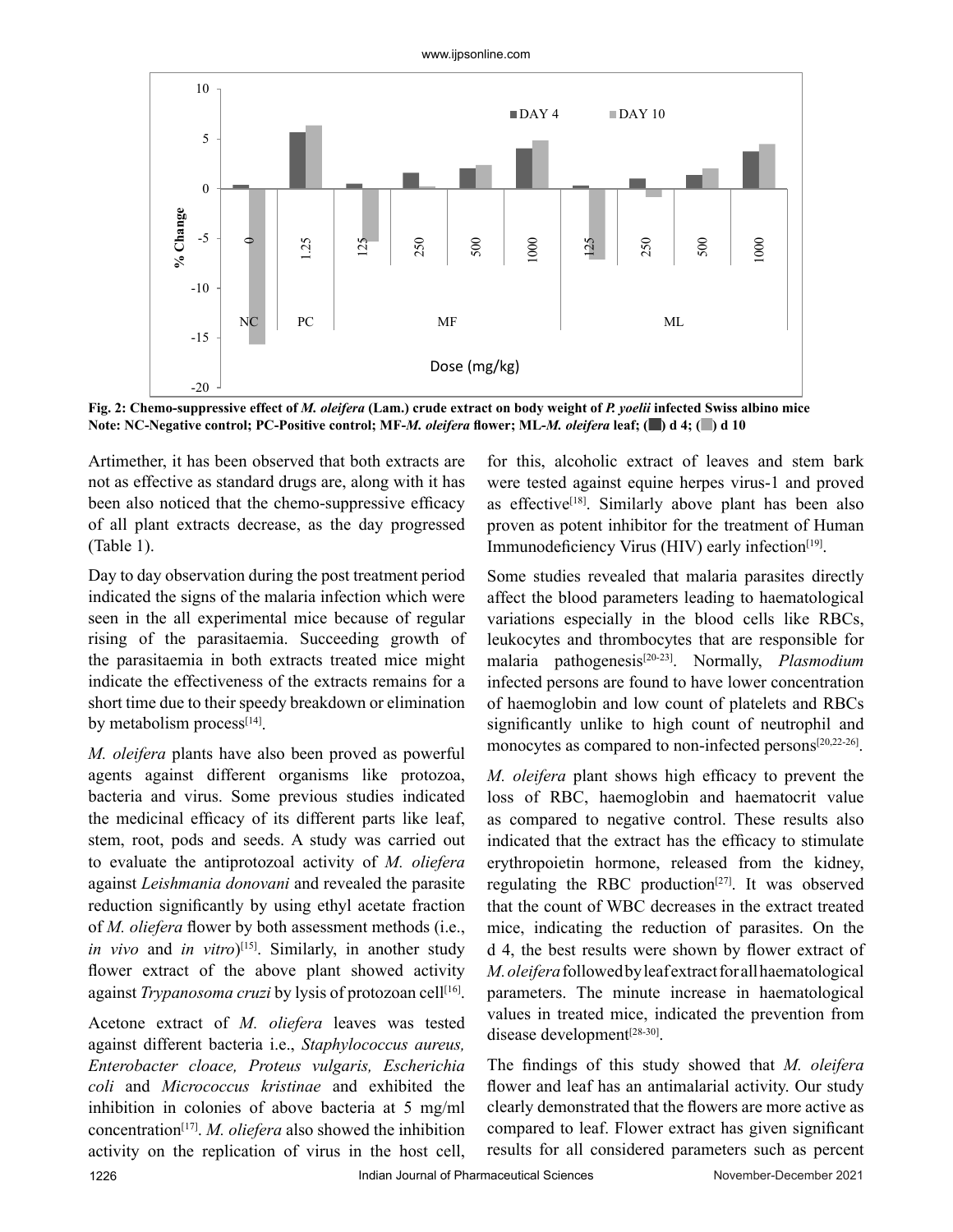of suppression of parasites, high survival period of mice and prevention of changes in haematological values and in body weight as compared to negative control. Study strongly recommends that more efforts should be undertaken in future to continue the bioassay guided fractionation to isolate and identify the active compounds of *M. oleifera* flower and leaf extracts that have been already proven as antimalarial agents in the current study.

#### **Acknowledgments:**

We are grateful to the Department of Zoology, College of Science Mohanlal Sukhadia University Udaipur, Rajasthan for providing the laboratory facility for this work. We are also thankful to UGC for financial support as UGC- BSR fellowship for our research work.

#### **Conflict of interests:**

The authors declared no conflicts of interest.

#### **REFERENCES**

- 1. Morton JF. The horseradish tree, *Moringa pterygosperma* (Moringaceae)-a boon to arid lands?. Econ Bot 1991;45(3):318- 33.
- 2. Anwar F, Latif S, Ashraf M, Gilani AH. *Moringa oleifera*: a food plant with multiple medicinal uses. Phytother Res 2007;21:17-25.
- 3. Oecd TN. 425: Acute Oral Toxicity: Up-and-Down Procedure. OECD Guidelines for the Testing of Chemicals, Section 2008;4:1-27.
- 4. Knight DJ, Peters W. The antimalarial activity of N-benzyloxydihydrotriazines: I. The activity of clociguanil (BRL 50216) against rodent malaria and studies on its mode of action. Ann Trop Med Parasitol 1980;74(4):393-404.
- 5. Fidock DA, Rosenthal PJ, Croft SL, Brun R, Nwaka S. Antimalarial drug discovery: efficacy models for compound screening. Nat Rev Drug Discov 2004;3(6):509-20.
- 6. Nagendrappa PB, Franetich JF, Gay F, Lorthiois A, Venkatasubramanian P, Mazier D. Antiplasmodial activity of traditional polyherbal remedy from Odisha, India: Their potential for prophylactic use. Asian Pac J Trop Biomed 2015;5(12):982-6.
- 7. Murithi KC, Fidahusein DS, Nguta JM, Lukhoba CW. Antimalarial activity and *in vivo* toxicity of selected medicinal plants naturalised in Kenya. Int J Educ Res 2014;2(5):395-406.
- 8. Aherne SA, Daly T, O'Connor T, O'Brien NM. Immunomodulatory effects of β-sitosterol on human Jurkat T cells. Planta Med 2007;73(09):797-1034.
- Ryley JF, Peters W. The antimalarial activity of some quinolone esters. Ann Trop Med Parasitol 1970;64(2):209-22.
- 10. Deharo E, Bourdy G, Quenevo C, Munoz V, Ruiz G, Sauvain M. A search for natural bioactive compounds in Bolivia through a multidisciplinary approach. Part V. Evaluation of the antimalarial activity of plants used by the Tacana Indians. J Ethnopharmacol 2001;77(1):91-8.
- 11. Muñoz V, Sauvain M, Bourdy G, Callapa J, Bergeron S, Rojas I, *et al.* A search for natural bioactive compounds in Bolivia

through a multidisciplinary approach: Part I. Evaluation of the antimalarial activity of plants used by the Chacobo Indians. J Ethnopharmacol 2000;69(2):127-37.

- 12. Krettli AU, Adebayo JO, Krettli LG. Testing of natural products and synthetic molecules aiming at new antimalarials. Curr Drug Targets 2009;10(3):261-70.
- 13. Adugna M, Feyera T, Taddese W, Admasu P. *In vivo* antimalarial activity of crude extract of aerial part of *Artemisia abyssinica* against *Plasmodium berghei* in mice. Global J Pharmacol 2014;8(3):460-8.
- 14. Waako PJ, Gumede B, Smith P, Folb PI. The *in vitro* and *in vivo* antimalarial activity of *Cardiospermum halicacabum* L. and *Momordica foetida* Schumch. Et Thonn. J Ethnopharmacol 2005;99(1):137-43.
- 15. Singh MK, Paul J, De T, Chakraborti T. Bioactivity guided fractionation of *Moringa oleifera* Lam. flower targeting *Leishmania donovani*. Indian J Exp Biol 2015;53:747-52.
- 16. Pontual EV, Pires-Neto DF, Fraige K, Higino TM, Carvalho BE, Alves NM, *et al.* A trypsin inhibitor from *Moringa oleifera* flower extract is cytotoxic to *Trypanosoma cruzi* with high selectivity over mammalian cells. Nat Prod Res 2018;32(24):2940-4.
- 17. Moyo B, Masika PJ, Muchenje V. Antimicrobial activities of *Moringa oleifera* Lam leaf extracts. Afr J Biotechnol 2012;11(11):2797-802.
- 18. Virmani M, Garg SL. *In vitro* antiviral activity of plant extracts against equine herpes virus-1. Indian J Comp Microbiol Immunol Infect Dis 2005;26(2):89-91.
- 19. Nworu CS, Okoye EL, Ezeifeka GO, Esimone CO. Extracts of *Moringa oleifera* Lam. showing inhibitory activity against early steps in the infectivity of HIV-1 lentiviral particles in a viral vector-based screening. Afr J Biotechnol 2013;12(30):4866- 73.
- 20. Bakhubaira S. Hematological parameters in severe complicated *Plasmodium falciparum* malaria among adults in Aden. Turk J Haematol 2013;30(4):394-9.
- 21. van Wolfswinkel ME, Vliegenthart-Jongbloed K, de Mendonça Melo M, Wever PC, McCall MB, Koelewijn R, *et al.* Predictive value of lymphocytopenia and the neutrophillymphocyte count ratio for severe imported malaria. Malar J 2013;12(1):1-8.
- 22. Warimwe GM, Murungi LM, Kamuyu G, Nyangweso GM, Wambua J, Naranbhai V, *et al.* The ratio of monocytes to lymphocytes in peripheral blood correlates with increased susceptibility to clinical malaria in Kenyan children. PLoS One 2013;8(2):e57320.
- 23. Maina RN, Walsh D, Gaddy C, Hongo G, Waitumbi J, Otieno L, *et al.* Impact of *Plasmodium falciparum* infection on haematological parameters in children living in Western Kenya. Malar J 2010;9(3):1.
- 24. Adedapo AD, Falade CO, Kotila RT, Ademowo GO. Age as a risk factor for thrombocytopenia and anaemia in children treated for acute uncomplicated *falciparum* malaria. J Vector Borne Dis 2007;44(4):266.
- 25. Erhart LM, Yingyuen K, Chuanak N, Buathong N, Laoboonchai A, Miller RS, *et al.* Hematologic and clinical indices of malaria in a semi-immune population of western Thailand. Am J Trop Med Hyg 2004;70(1):8-14.
- 26. Gérardin P, Rogier C, Amadou SK, Jouvencel P, Brousse V, Imbert P. Prognostic value of thrombocytopenia in African children with *falciparum* malaria. Am J Trop Med Hyg 2002;66(6):686-91.
- 27. Polenakovic M, Sikole A. Is erythropoietin a survival factor